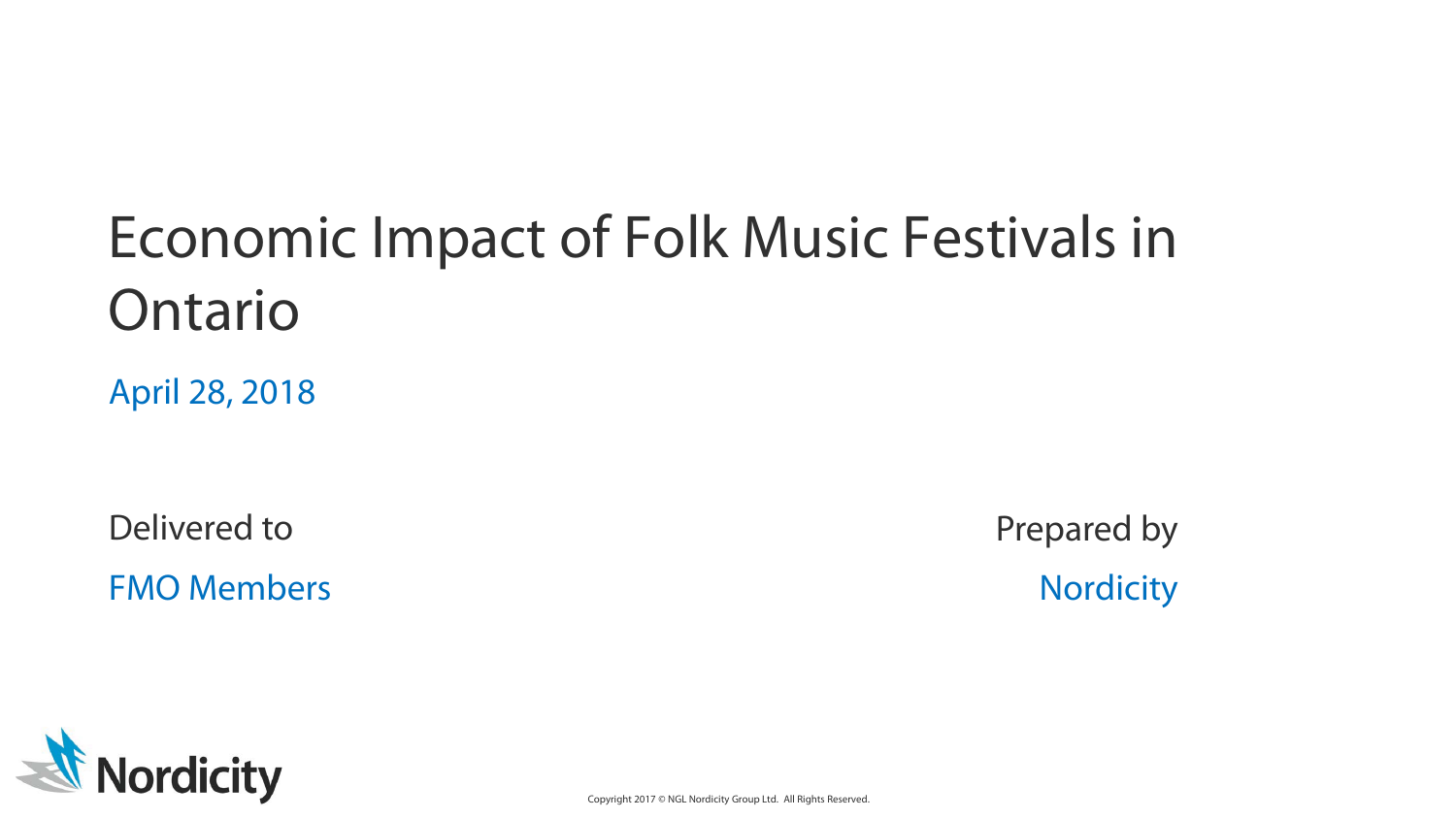## What I'm Going to Talk About

- 1. The Project
- 2. Benefits to FMO members
- 3. Your Participation



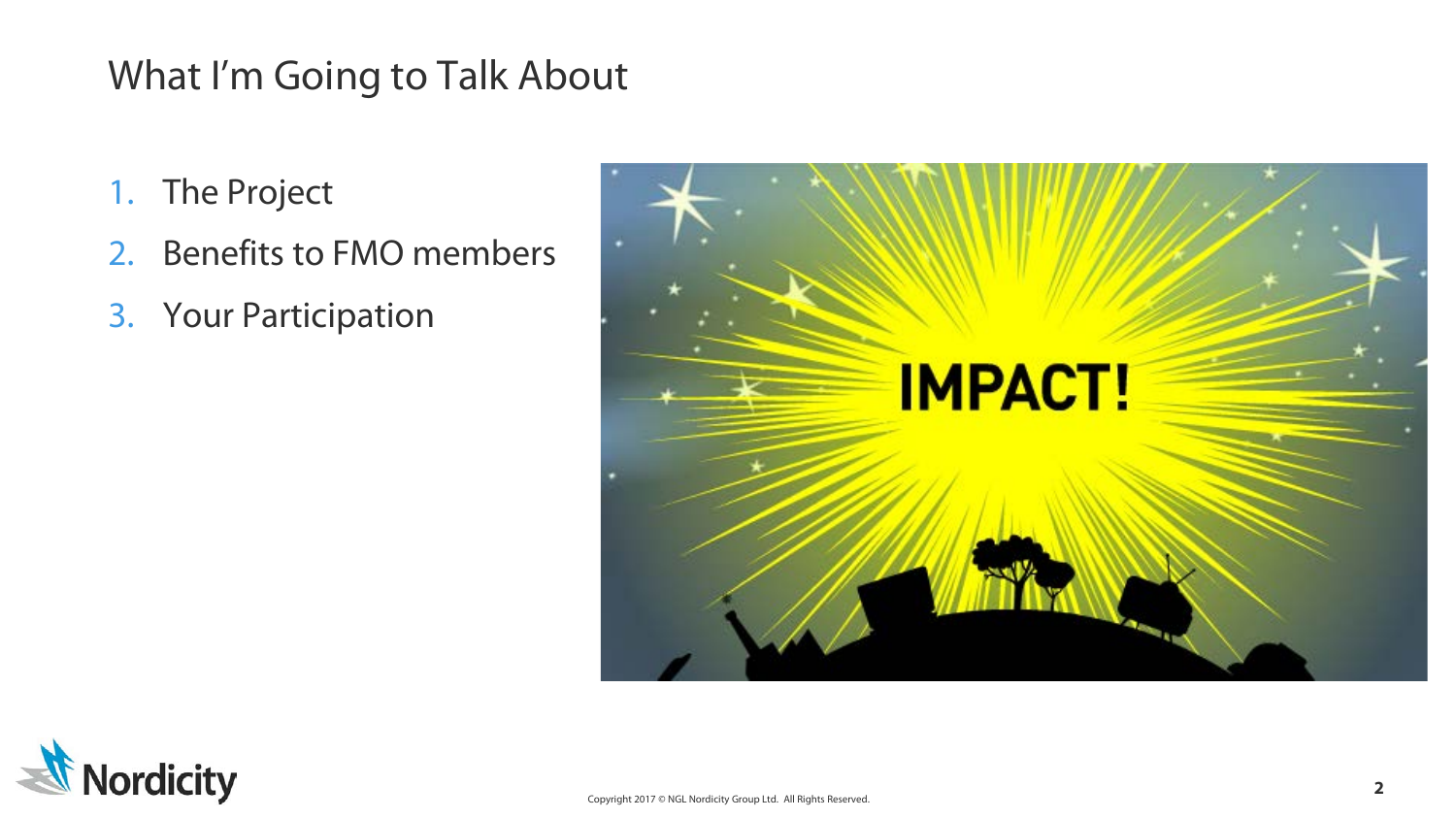# The Project | Nordicity's Mandate

- "Economic impact" for folk music festivals in Ontario
- **Funding by Ontario Music Fund, along with** RTO7, FMO and Nordicity
- **Change in plan:**



**Ontario Media Development** Corporation

Société de développement de l'industrie des médias de l'Ontario





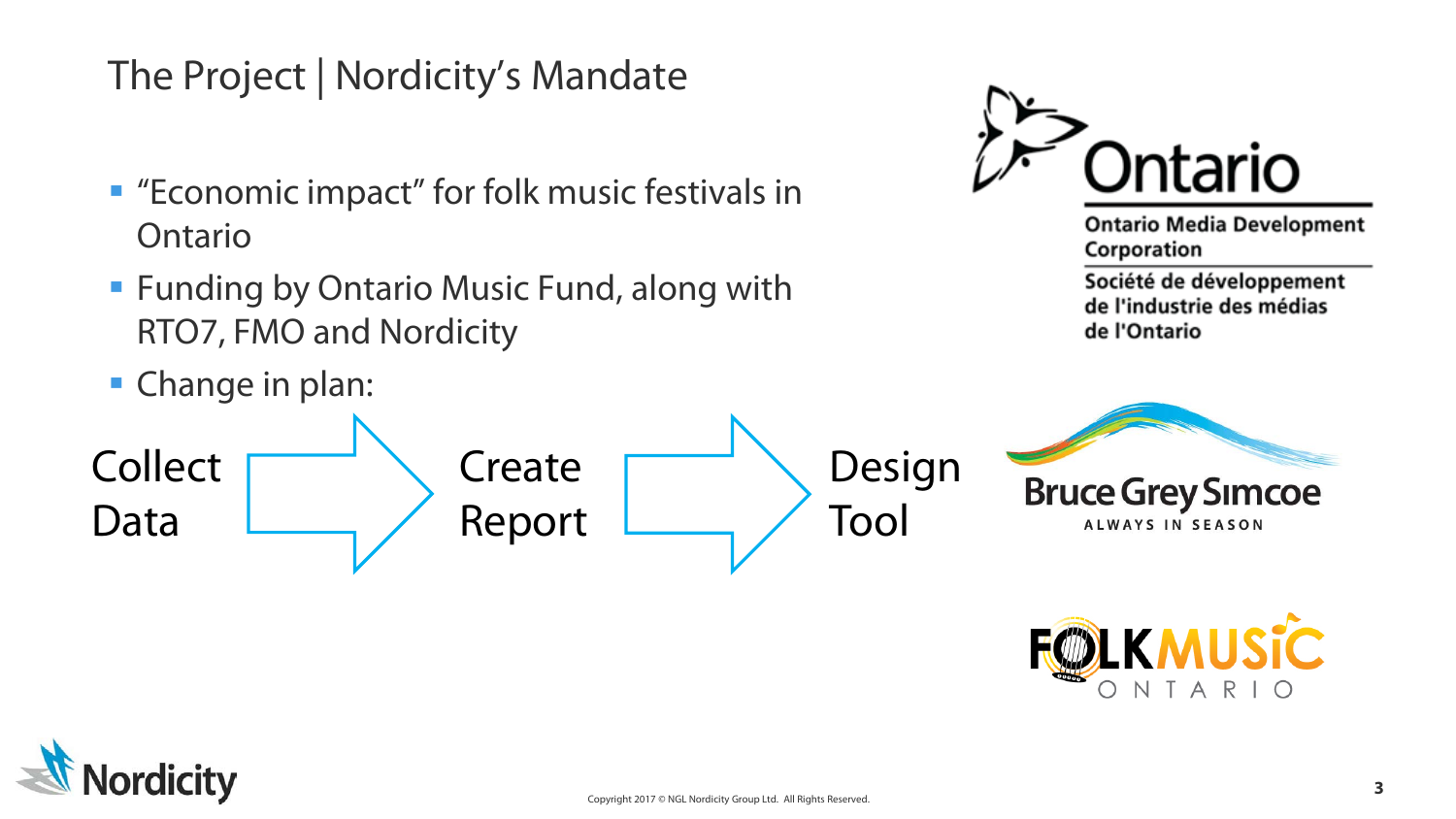

**Works when you need it** 

dicity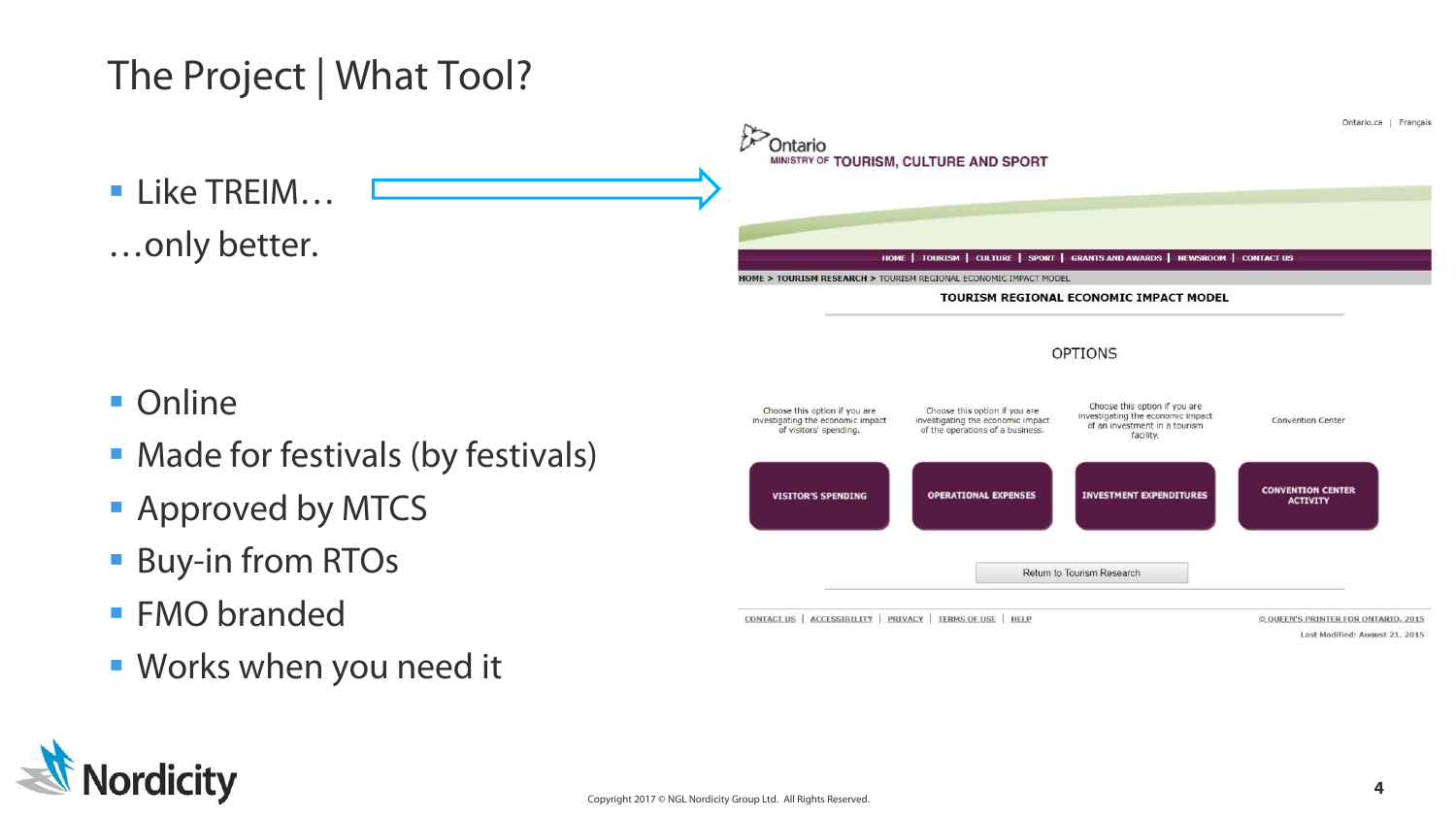## The Project | Timelines



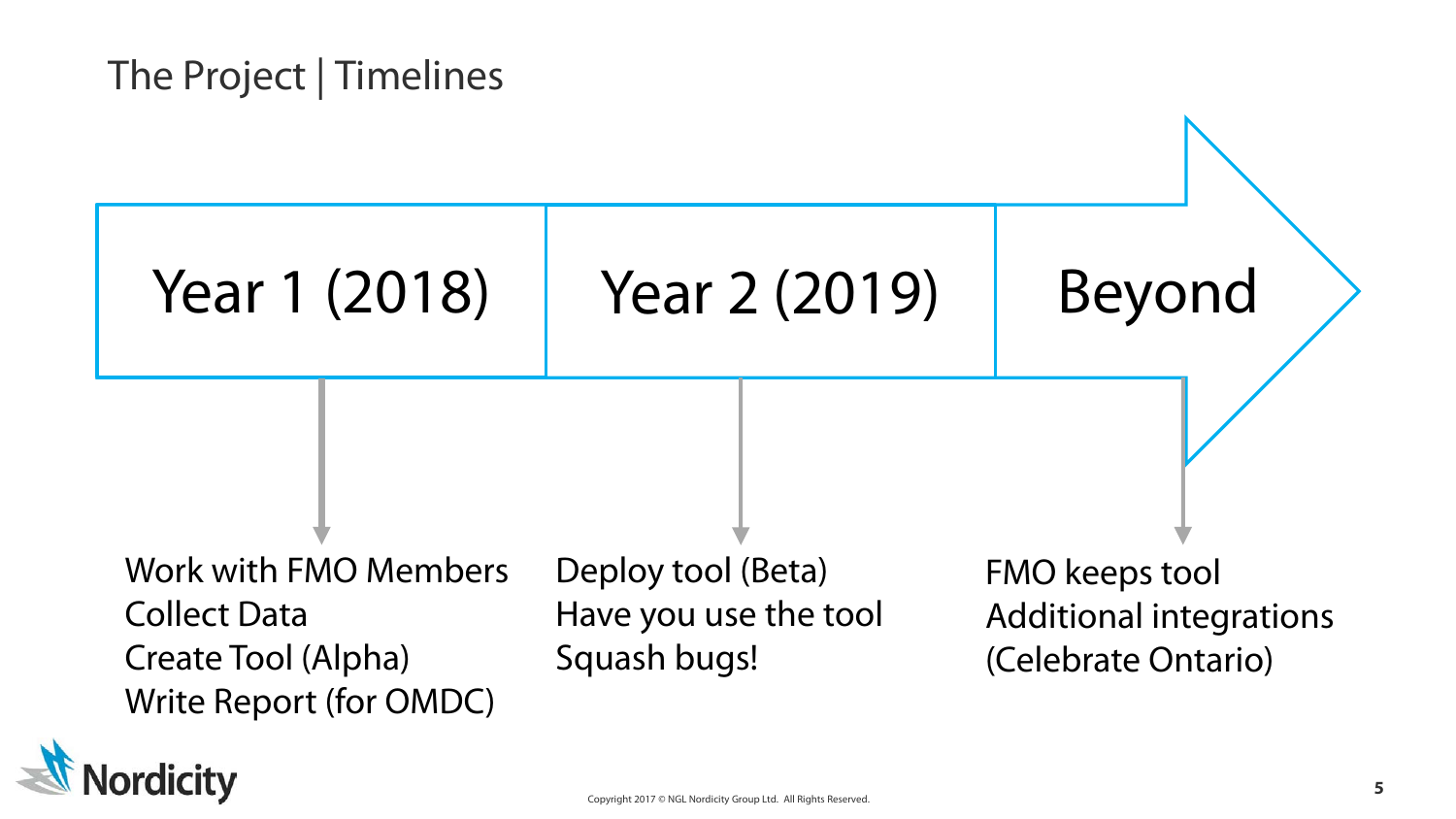# Benefits | Easier, More Representative Tool

- **User-centred** and flexible design
- Agreed-upon **standard definitions**  and objectives
- **Based on existing reporting** approaches
- **Easily adopted** by organizations with a range of resources and capacities









Canadian Patrimoine Heritage canadien

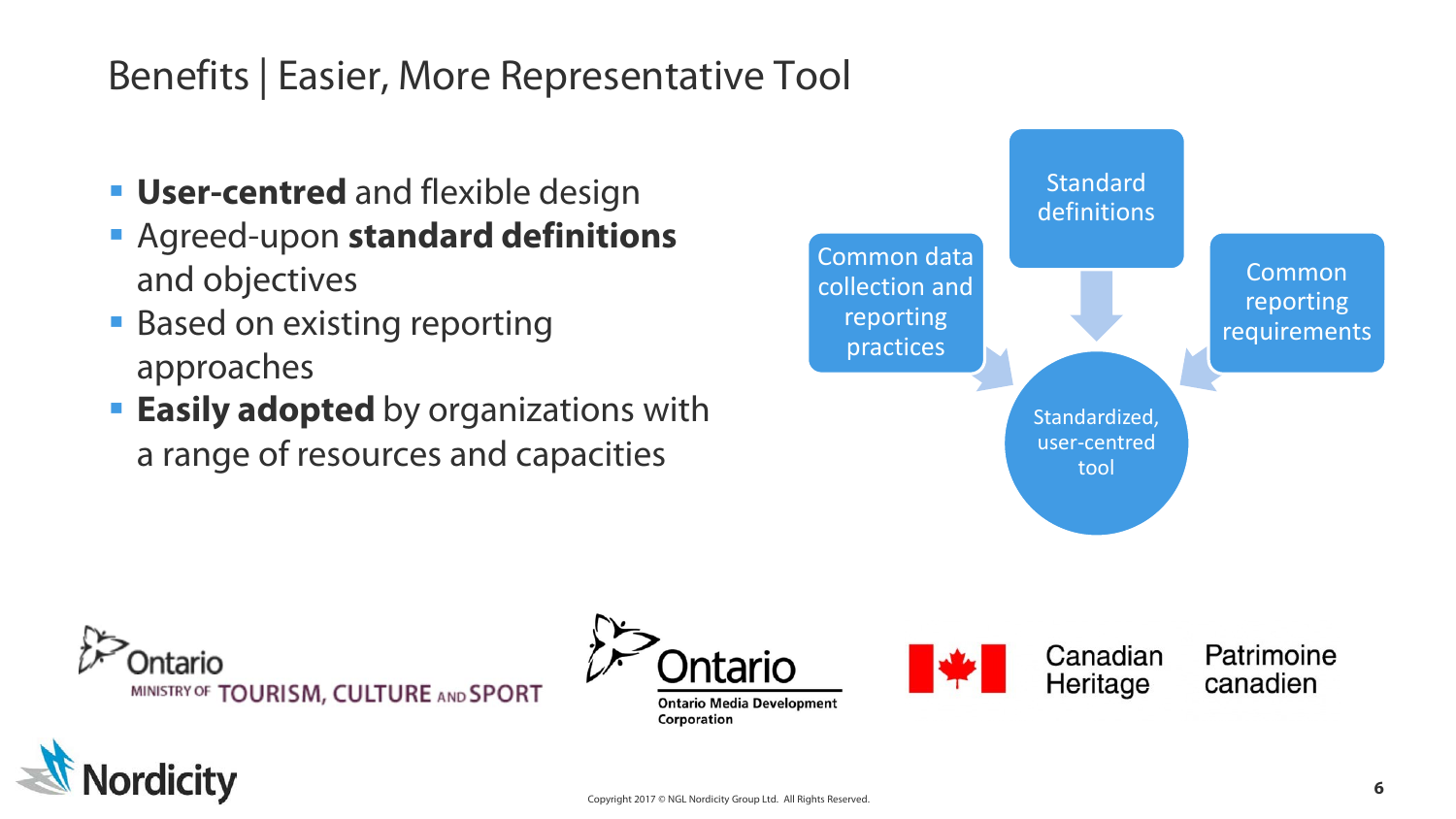# Benefits | Credibility and Accuracy

#### **Credibility**

- **Based on similar underlying data** as TREIM
- Built with buy-in from MTCS



#### **Accuracy**

- $\blacksquare$   $\blacktriangle$  activities included
- **O** double-counting
- $\blacksquare$   $\blacksquare$  attribution model
- $\blacktriangleright\blacktriangleright$  consistent methodology

#### **Measuring Tourism Impacts**

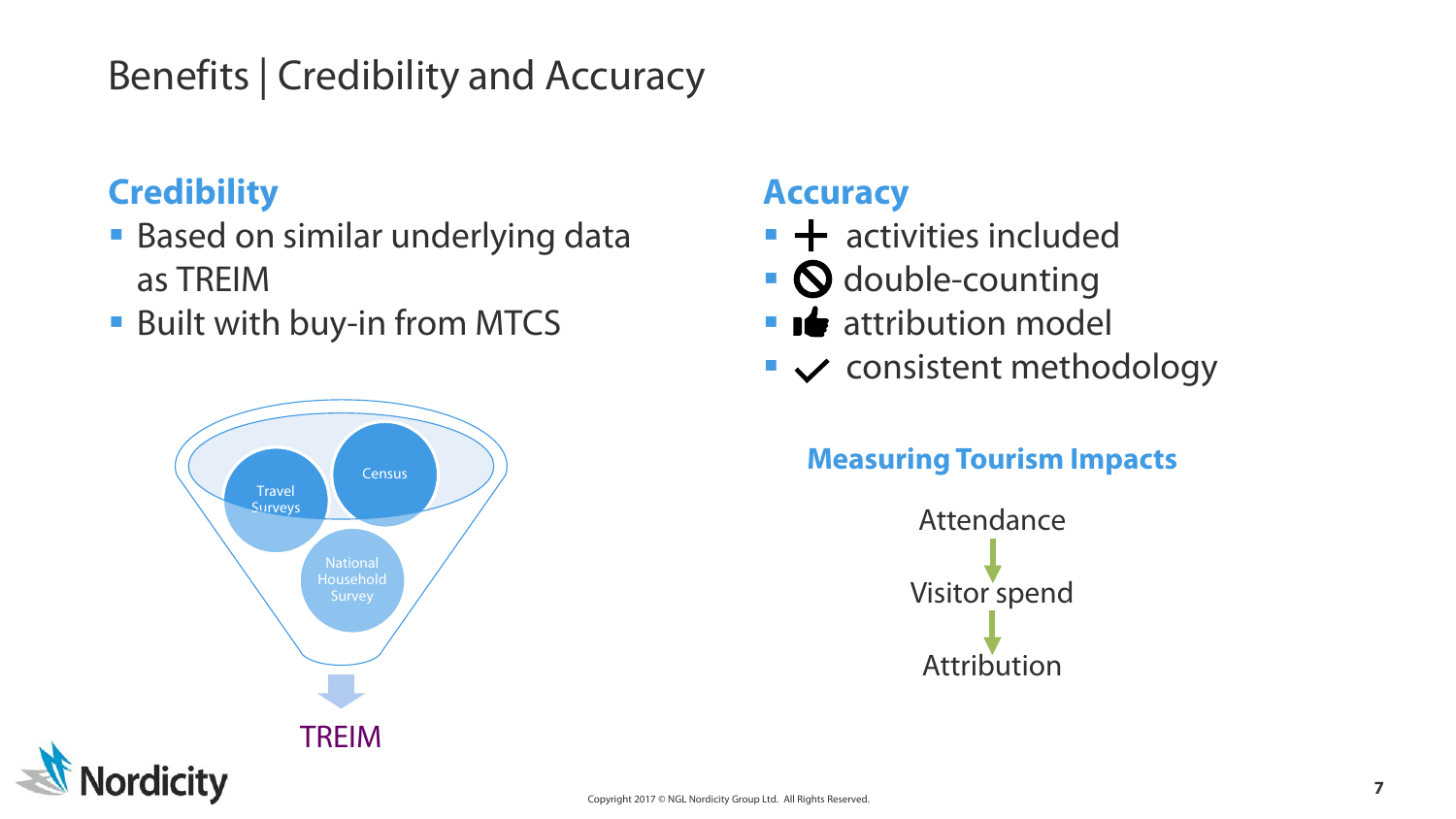### Benefits | Consistent Reporting



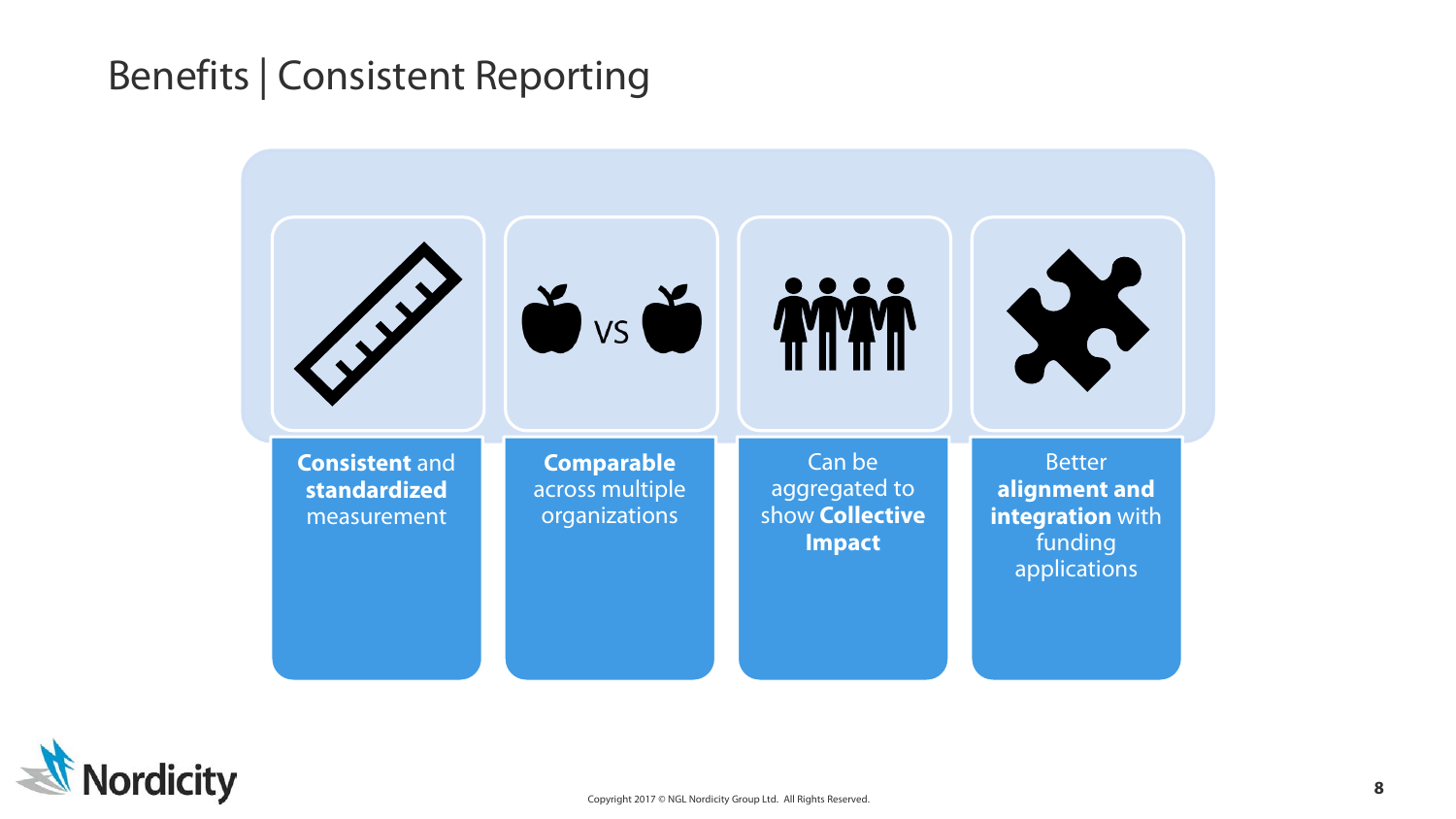# Your Role | Refining the Assumptions

- Need 6 8 festivals of various sizes to work with us
- What we need from them:
	- **Breakdown of expenditure**
	- **Ticketing and tourism information, if available**
- (Some of) the questions we will ask:
	- **How would they interact with the tool?**
	- What upload options will they need Excel, CSV, others?
	- What format should the output of the tool be in Excel, Docx, PDF, others?
	- What fields should the output have?
	- Are they sending the output to Celebrate ON, Destination Canada, or similar?

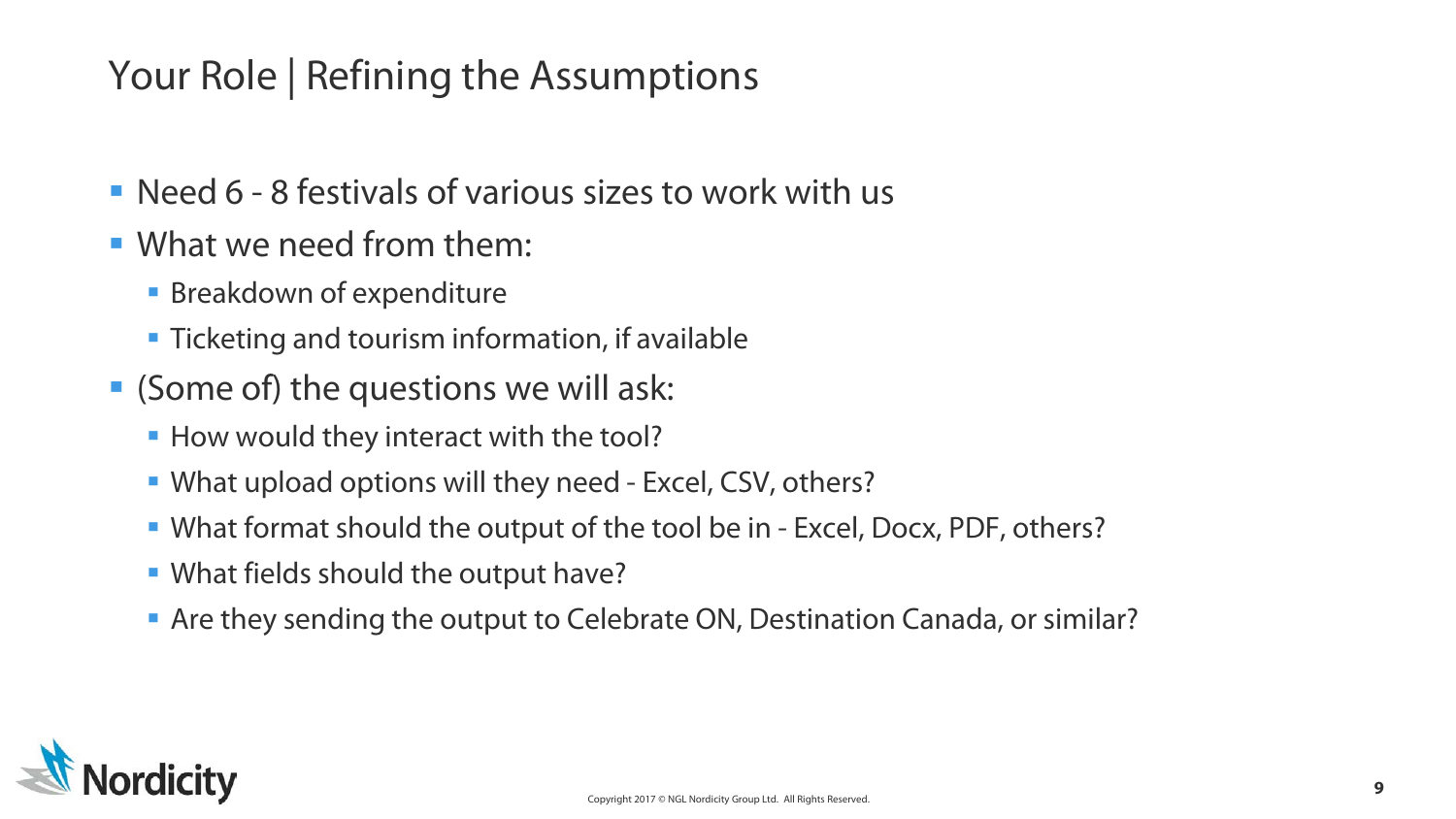# Your Role | QA, Feedback

- **This is a giant pilot project.**
- We will need usability and reporting feedback.
- Could be (short) QA surveys
- **Complaints, gripes, protestations,** grouses, quibbles, cavils – all welcome!